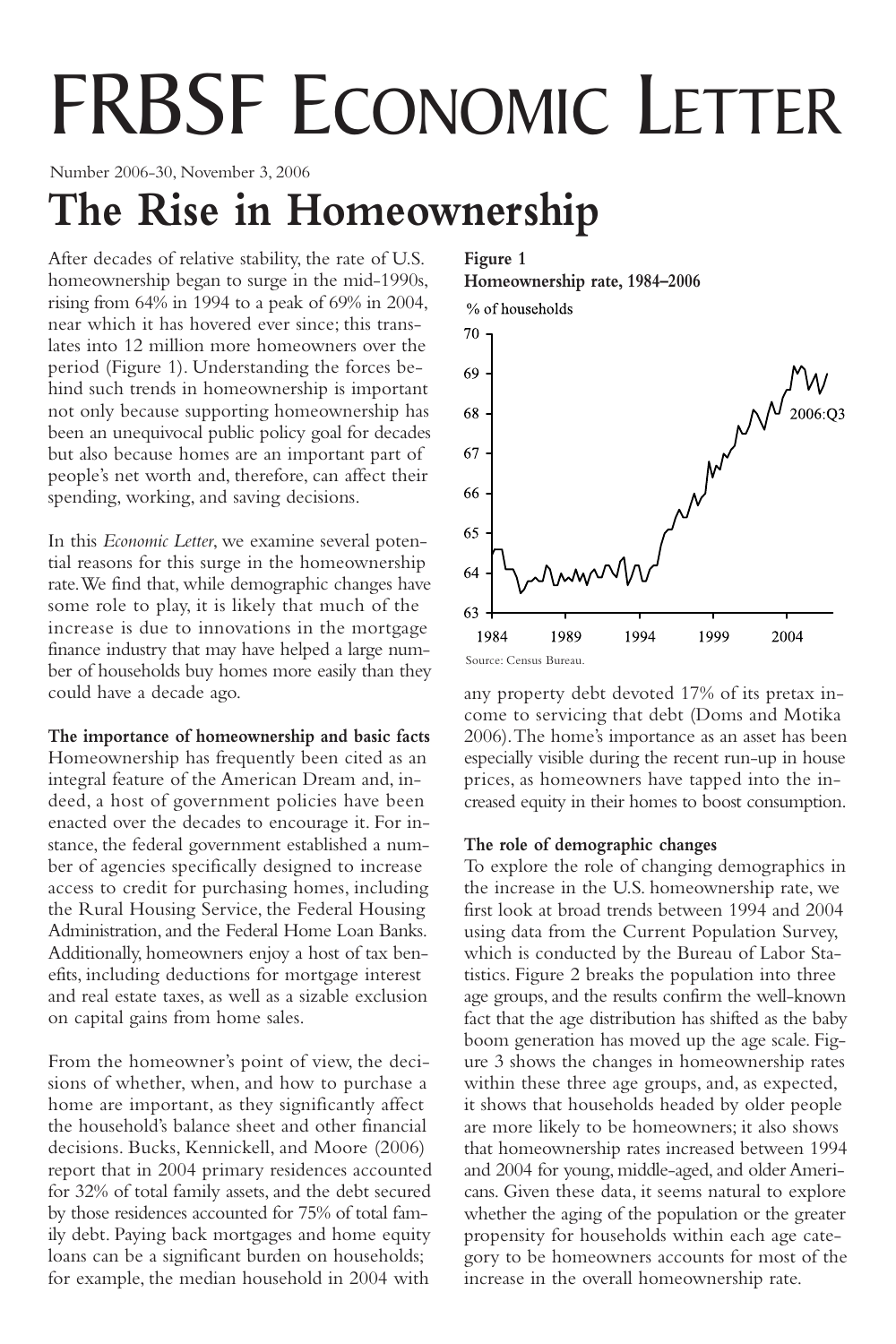**Figure 3**

#### **Figure 2**

**Population share by age group, 1994 and 2004**





Source:Authors' calculations from monthly Current Population Survey (CPS) files.

Doms and Krainer (2006) quantify the role of changing demographics by decomposing the increase in the homeownership rate into three components.The first component measures the extent to which the overall homeownership rate would change if each demographic group did not change its propensity to be homeowners, but the share of population in each demographic group did change. The second component asks to what extent the overall homeownership rate would change if the share of each demographic group stayed the same, but their propensity to be homeowners changed. The third component, which tends to be very small in the cases we examined, captures the correlation between the change in the propensity to be a homeowner and the change in the share. (See Doms and Krainer 2006 for more details and precise definitions used in this analysis).The authors find that the first component, the aging of the population, accounts for a little more than onethird of the change in the overall homeownership rate.The second component, the change in homeownership propensity, accounts for almost two-thirds of the change, making this factor about twice as important as the aging of the population in understanding the change in the overall homeownership rate.

Doms and Krainer performed similar decompositions for other demographic characteristics, including educational attainment, marital status, wage income, and the number of children.They found that that the overall increase in the homeownership rate was mainly driven by the increased propensity to be homeowners.Although nearly every demographic slice of the population enjoyed high-



Source: Authors' calculations from monthly CPS files.

er home ownership rates in 1994 than in 2004, especially large increases occurred for households headed by people with college degrees and households where the head is unmarried.Thus, changing demographics help explain some of the increase in the overall homeownership rate, but they do not represent the most important piece of the story.

#### **Other possible explanations**

Several factors other than demographic changes may explain the broad-based increases in homeownership rates. Unfortunately, however, there is little research available to quantify their effects; therefore, the ideas in this section are more speculative than the demographic analysis.With that said, it seems plausible that one of the more important factors explaining the broad-based increase in homeownership from 1994 to 2004 could be the myriad of innovations in the mortgage finance industry that occurred during that time, some of which are discussed below and more thoroughly discussed in Doms and Krainer (2006).

Several innovations helped propel the rise of the subprime market during the 1990s and into the 2000s.Although definitions of subprime mortgages vary, in essence they are loans given to households with lower credit quality, and they entail higher than average interest rates.According to Harvard University's Joint Center for Housing Studies (2006), between 2001 and 2005, the subprime market grew from just \$210 billion (in real terms) to \$625 billion. It seems probable that the growth in the subprime market has given many households access to credit that would previously have been denied; hence, the increase in the subprime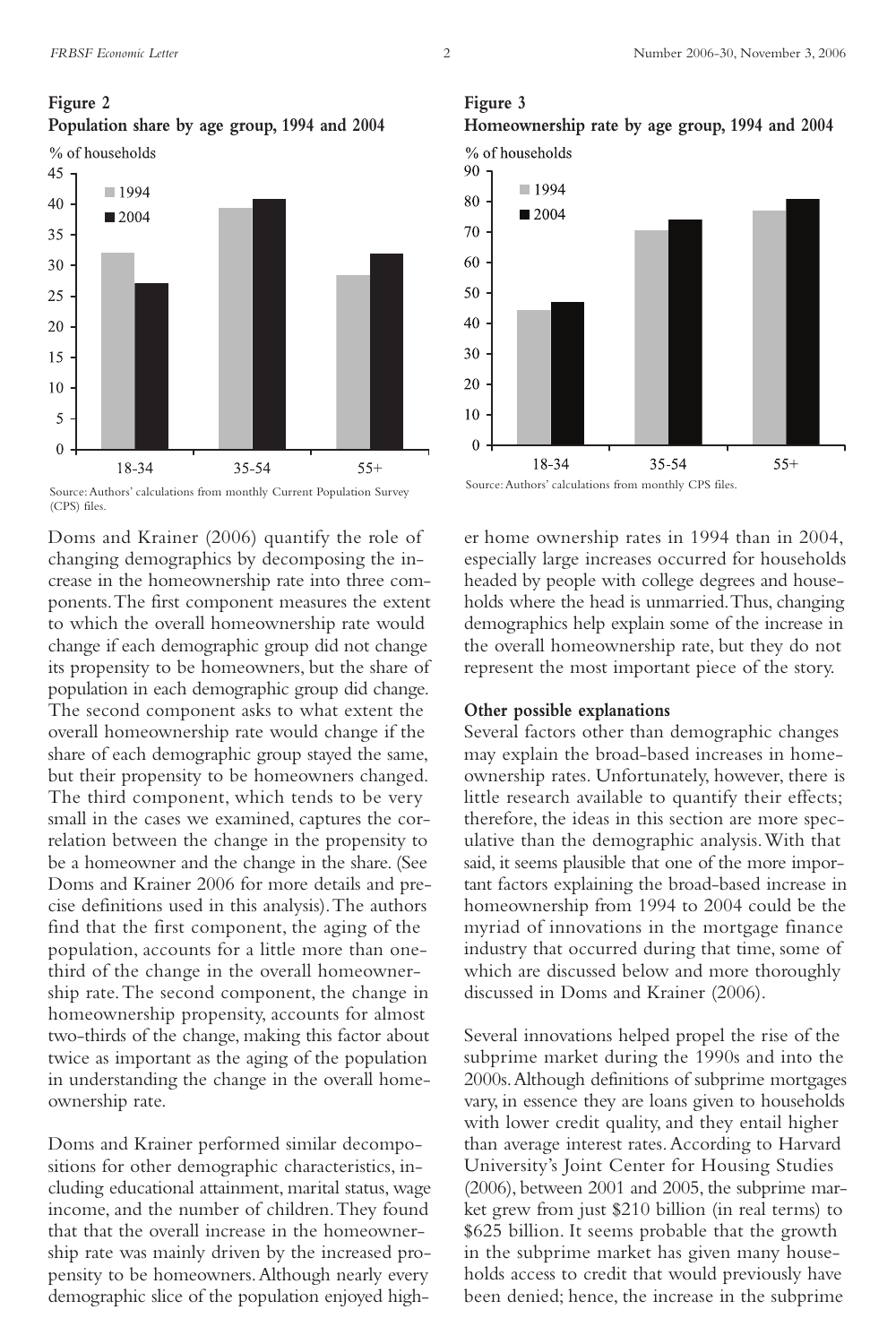market may have helped boost the homeownership rate.

Growth in the subprime market arose, in part, because of the increased use of credit scoring. Credit scoring is a relatively low-cost technique of assessing the risk of a loan, so it may have made subprime lending decisions cheaper and allowed mortgage lenders to consider a larger volume of high-risk loans.

Another type of innovation in the mortgage industry that may have boosted demand for homeownership is the development of home equity lines of credit and streamlined processes for refinancing. Using these, homeowners can tap the equity from their homes easily and at relatively low costs, thus making the home a more appealing savings vehicle and, consequently, making homeownership more desirable. Also, as discussed in Doms and Krainer (2006), there has been an increase in the array of mortgage products available to consumers, especially products that have low initial payments and low down payment requirements.These products may be especially appealing to consumers who are cash constrained and expect their incomes to increase over time.

Of course, there are reasons beyond innovations in the mortgage industry for homeownership to have increased. For instance, from 2000 to 2004, house prices increased at an attractive 8.7% per year on average; it is possible that homeownership rose in part because some households viewed housing as a good investment. However, there are a couple of reasons to suspect that this "investment" story may not be as important as other stories in understanding the increase in homeownership. For one, the homeownership rate started increasing well before house prices started posting increases that were above their long-term average; for another, the increase in homeownership rates occurred at a time when other investments, namely equities, posted above-average gains.

This list of possible reasons for the increase in homeownership rates is far from exhaustive, but includes some of the most likely suspects. Given the importance that policymakers place on homeownership, and the importance of homes in families' portfolios, they will be the focus of further research.

#### **Conclusion**

The homeownership rate in the United States increased steadily and sharply from 1994 to 2004. A portion of the increase may be due to the aging of the population, but increases in homeownership rates are widespread across many demographic groups, so one must look beyond demographic trends to explain the increase. As this *Economic Letter* suggests, some of the explanation likely stems from innovations in the mortgage market that resulted in greater access to credit, lower down payment requirements, and easy and low-cost access to the equity in a house, which makes homeownership more attractive.

| Mark Doms        | Meryl Motika              |
|------------------|---------------------------|
| Senior Economist | <b>Research Associate</b> |

#### **References**

*[URLs accessed October 2006.]*

- Bucks, Brian K., Arthur B. Kennickell, and Kevin B. Moore. 2006. "Recent Changes in U.S. Family Finances: Evidence from the 2001 and 2004 Survey of Consumer Finances." *Federal Reserve Bulletin* 92, pp.A1–A38. http://www.federalreserve.gov/pubs/ bulletin/2006/financesurvey.pdf
- Doms, Mark, and John Krainer. 2006. "Mortgage Market Innovation and Consumer Welfare." Manuscript.
- Doms, Mark, and Meryl Motika. 2006. "Property Debt Burdens." *FRBSF Economic Letter* 2006-18 (July 28). http://www.frbsf.org/publications/economics/letter/ 2006/el2006-18.html
- Joint Center for Housing Studies of Harvard. 2006. *The State of the Nation's Housing 2006*. Cambridge, MA: Harvard University. http://www.jchs.harvard.edu/ publications/markets/son2006/index.htm